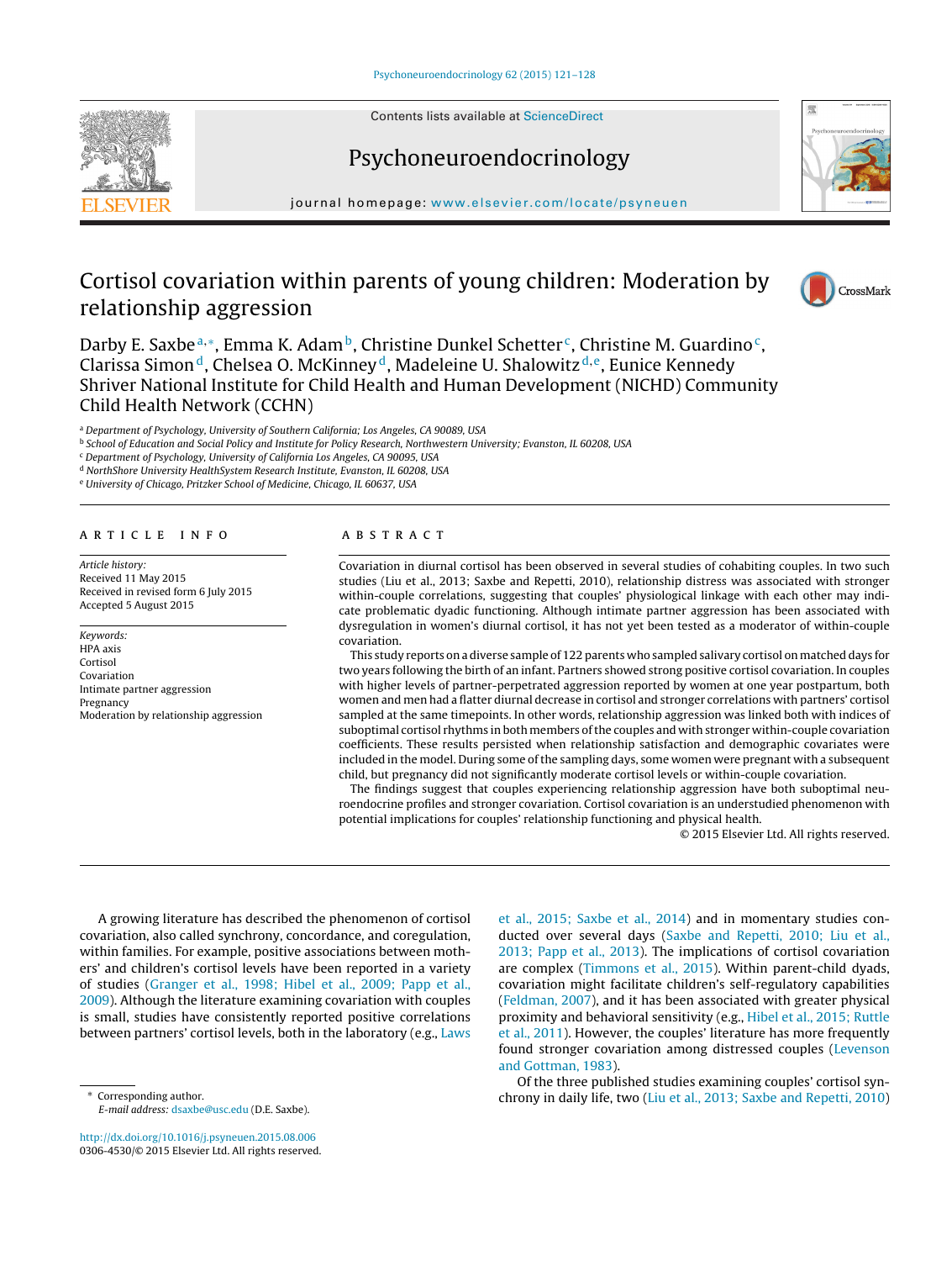found relationship distress to be associated with stronger withincouple covariation. These results suggest that, while some degree of within-couple physiological linkage may be normative, high covariation may indicate poor relationship functioning. The theory of negative affect reciprocity ([Levenson](#page-7-0) [and](#page-7-0) [Gottman,](#page-7-0) [1983\)](#page-7-0) suggests that couples with more closely linked patterns of cortisol may be more susceptible to each others' distress or arousal levels. These couples may have more aversive interactions and fail to buffer each others' elevations in stress. Although aggressive and/or conflictual couple behavior has never been tested as a moderator of physiological covariation within couples, aggression reflects negative affective reciprocity processes and might be accompanied by heightened covariation. Relatedly, [Hibel](#page-7-0) et al. (2009) found stronger mother-infant covariation in cortisol in families reporting domestic violence, suggesting that physiological linkage may appear in other dyads within households high in aggression and aversive conflict.

Intimate partner violence or aggression includes physical, sexual, or psychological abuse by a current or former partner or spouse ([World](#page-7-0) [Health](#page-7-0) [Organization,](#page-7-0) [2013\),](#page-7-0) and can range from physically aggressive behaviors such as slapping, kicking and punching to coercive control (e.g., restricting a partner's activities), sexual coercion, and emotional abuse. Relationship aggression has serious mental and physical health consequences for victims, including not just bodily injury, but also increased risk of depression, PTSD, and stress-related health problems ([Watkins](#page-7-0) et [al.,](#page-7-0) [2014\).](#page-7-0) Relationship aggression during early parenthood may be particularly problematic, given that it has been associated with risks to young children as well as to adults [\(O'Campo](#page-7-0) et [al.,](#page-7-0) [2010\).](#page-7-0)

The hypothalamic pituitary adrenal axis, which releases the stress hormone cortisol and is associated with metabolic and immune functioning, may be one pathway through which chronic stressors such as relationship aggression contribute to physical health risks. Typically, cortisol levels peak within the first hour after waking and drop across the day before reaching a nadir at night. Flattened diurnal rhythms of cortisol, in which cortisol levels fail to show this typical morning rise or diurnal decline, appear to indicate poor adaptation to chronic stress ([Sephton](#page-7-0) et [al.,](#page-7-0) [2000\)](#page-7-0) and have also been linked with relationship distress in women [\(Adam](#page-7-0) [and](#page-7-0) [Gunnar,](#page-7-0) [2001;](#page-7-0) [Saxbe](#page-7-0) et [al.,](#page-7-0) [2008\).](#page-7-0) Being a target or victim of partner aggression or violence has been associated with markers of a flattened diurnal HPA axis rhythm in women [\(Kim](#page-7-0) et [al.,](#page-7-0) [2015;](#page-7-0) [Pico-Alfonso](#page-7-0) et [al.,](#page-7-0) [2004\).](#page-7-0)

Despite findings that women's diurnal cortisol rhythms may be associated with relationship aggression and other forms of relationship dysfunction, less is known about how relationship aggression affects males' health or the covariation of cortisol within couples. [Kim](#page-7-0) et [al.](#page-7-0) [\(2015\)](#page-7-0) examined intimate partner violence (IPV) within couples, but did not find a significant effect of IPV on males' cortisol. However, males' perpetration was not tested as a predictor of males' cortisol. The current paper will be the first to examine males' perpetration of relationship aggression in conjunction with their HPA axis rhythms. Males at risk for aggressive and antisocial behavior appear to show lower levels of basal cortisol and dampened cortisol reactivity (e.g., [Böhnke](#page-7-0) et [al.,](#page-7-0) [2010\),](#page-7-0) but little is known about the relationship between men's aggressive behavior and the diurnal rhythm of cortisol. The current paper will also be the first to examine whether intimate partner aggression affects within-couple HPA axis covariation.

The current study is the first to test cortisol linkage and aggression within couples who sampled cortisol both during and after pregnancy. Although important life stages, pregnancy and early parenthood have been understudied within the couples' neuroendocrine literature. Consistent with the literature on non-pregnant women, studies of psychosocial variables and women's cortisol during pregnancy have found psychological distress and stressful life events to be linked with flatter cortisol slopes [\(Kivlighan](#page-7-0) et [al.,](#page-7-0)

[2008;](#page-7-0) [O'Connor](#page-7-0) et [al.,](#page-7-0) [2014;](#page-7-0) [Obel](#page-7-0) et [al.,](#page-7-0) [2005\).](#page-7-0) Moreover, preliminary studies have reported hormonal covariation within pregnant couples ([Edelstein](#page-7-0) et [al.,](#page-7-0) [2015;](#page-7-0) [Storey](#page-7-0) et [al.,](#page-7-0) [2000\).](#page-7-0) However, more research is needed, as pregnancy-related hormonal changes might affect women's HPA axis patterns and couples' covariation during the prenatal and postpartum periods ([Sandman](#page-7-0) et [al.,](#page-7-0) [2006\).](#page-7-0)

The current study reports on a diverse sample of 122 couples who provided cortisol samples on 242 matched days during early parenthood. A multilevel model was used to assess within-couple covariation in cortisol and the impact of intimate partner aggression on both covariation and individual diurnal slopes of cortisol. We tested three hypotheses. First, consistent with other studies, we expected diurnal cortisol slopes in couples to be synchronized or to covary, and second, we expected higher aggression reported by women to be associated with stronger within-couple cortisol covariation. Third, consistent with previous work ([Kim](#page-7-0) et [al.,](#page-7-0) [2015\),](#page-7-0) we hypothesized that these reports of intimate partner aggression would be associated with a flatter diurnal slope of cortisol. Since all couples were parenting at least one infant and some were pregnant with a subsequent child, we included women's pregnancy and breastfeeding status as covariates in all analyses.

#### **2. Methods**

# 2.1. Participants

Data from this study came from the Lake County, Illinois site of the Child Community Health Network (CCHN). The data are part of a large community-based participatory research network funded by Eunice Kennedy Shriver National Institute for Child Health and Human Development (NICHD). All study procedures followed Declaration of Helsinki procedures and were carried out with the adequate understanding and written consent of the subjects. Recruitment, eligibility, and demographic characteristics for the larger five-site CCHN study are described in other papers ([Ramey](#page-7-0) et [al.,](#page-7-0) [2014;](#page-7-0) [Dunkel](#page-7-0) [Schetter](#page-7-0) et [al.,](#page-7-0) [2013\).](#page-7-0) To summarize, biological mothers were recruited at the birth of their first, second, or third child (referred to as the "index child" for study purposes) and followed at multiple time-points over the first two years postpartum. If mothers became pregnant again at any point during these two years, they were followed through this subsequent pregnancy and at one month postpartum. Eligibility criteria included that mothers were between 18 and 40 years of age, and self-identified as African–American, White, or Latina. Mothers who had delivered preterm infants were oversampled. Fathers were also invited to participate in the study with mothers' consent, but fathers' cortisol was only collected at one of the five CCHN sites (Lake County, IL).

CCHN study visits involving cortisol collection occurred when index children were approximately 6, 12, and 24 months of age. Mothers who became pregnant within a 2–3 year period after birth were interviewed in second and third trimester of their subsequent pregnancies and then 1 month after the birth. At each of these times, they were asked to do a day of saliva sampling within a week of the study interview. As such, there were six possible cortisol sampling days in total, spread out over approximately two to four years, with three ofthese possible days occurring during pregnancy or the early postpartum period of a subsequent birth.

Although mothers and fathers were not required to sample saliva on the same day, for this study, only matched days were used due the focus on within-couple covariation. In other words, fathers and mothers needed to sample cortisol on the same day in order for that day of data to be included in analyses. Our final model included 242 matched days from 122 couples. Compared to the 237 couples in Lake County who participated in the larger CCHN study and contributed cortisol on sampling days, this sample of 122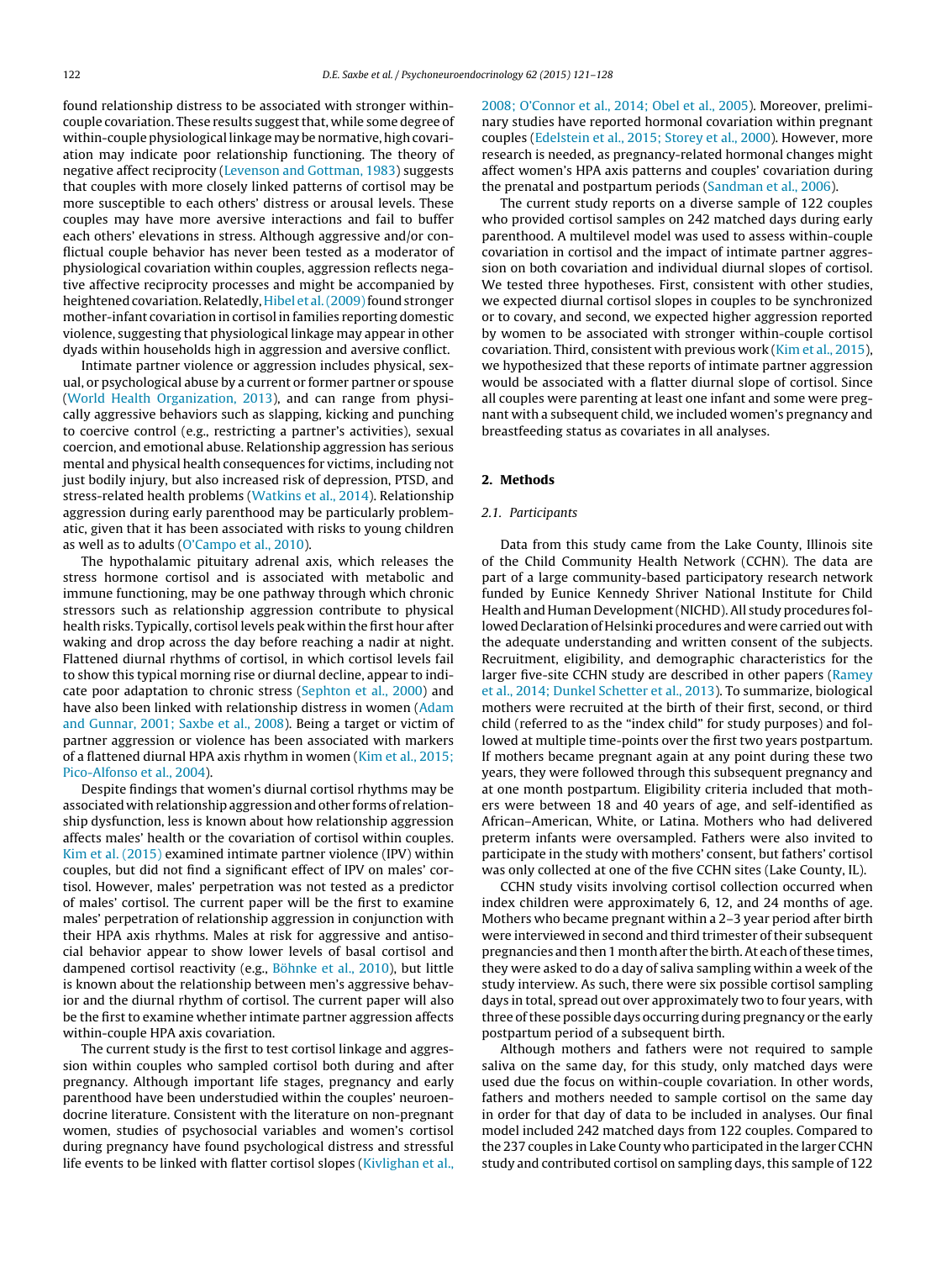was more likely to be cohabiting (95% of included couples vs. 59% of couples;  $(x^2(1, N = 2503) = 62.72, p = .001)$  and married (75% of included couples vs. 31% of all couples;  $(x^2(1, N = 2509) = 101.85$ ,  $p = .001$ ), were older (mean age = 29.31 for included mothers, 25.41 for all mothers  $(t(3702) = 7.58, p = .001)$ ; 31.75 for included fathers, 28.59 of non-included fathers;  $t(1237) = 4.74$ ,  $p = .001$ ), and were more likely to be Caucasian  $(c^2(1, N = 1723) = 62.71, p = .001$  for fathers;  $(x^2(1, N = 3079) = 61.83, p = .001$  for mothers). However, there were no differences in household income, adjusted for cost of living  $(M = $18,994$  for included couples,  $M = $15,707$  for nonincluded couples;  $t(1431) = 1.33$ ,  $p = .18$ ), maternal employment  $(x<sup>2</sup>(1, N = 2497) = 1.97, p = .16)$ , or mothers' intimate partner aggression ratings at one year postpartum  $(t(1691) = 0.31, p = .76)$ .

The composition of the 242 matched cortisol sampling days, contributed by 122 couples, is as follows: Almost half of the couples (59 couples, or 48% of the total sample) provided one matched day of saliva sampling, while 28 couples (23%) couples provided two days, 33 couples (27%) provided three days, six couples (5%) provided four days, six couples provided five days, and one couple provided six days. Across all matched visit days, 78 matched days occurred at the six month visit (32% of all days used in analyses), 66 matched days at the 1-year visit (27%), 49 matched days at the 2-year visit (20%), 33 matched days at either the second or third trimester pregnancy visits (14%), and 16 matched days at the one-month-postpartum visit (7%).

# 2.2. Procedures

## 2.2.1. Salivary cortisol

Research staff provided saliva sampling kits along with verbal and written instructions on procedures for collecting saliva atthree times over the course of the sampling day (upon waking, 30 mins after waking, and bedtime). Participants were asked to self-collect samples by expelling saliva through straws into sterile 2 ml cryogenic vials, and to record the sampling time on accompanying labels. Completed materials were mailed back to each study office, where they were stored at -80 degrees Celsius. Saliva samples were subsequently shipped to ZRT Laboratories (Beaverton, OR) and assayed for cortisol by a competitive luminescence immunoassay (IBL-America, Minneapolis, MN) with reported detection limits of 0.015  $\mu$ g/dl. The intra- and inter-assay coefficients of variance were 5.5% and 7.6%, respectively.

As outliers in cortisol data can bias results, we took a conservative two-step approach to handling extreme values. First, all values >3 SD from the sample mean were dropped, a common approach when cortisol values are extremely skewed as was the case in our sample [\(Dettling](#page-7-0) et [al.,](#page-7-0) [1999\).](#page-7-0) Several outliers remained after truncation, so then we recalculated the sample mean and SD and winsorized any values >3 SD above the mean by transforming them into the mean + 3 SD. Altogether, less than 1% of cortisol values were truncated or winsorized. Finally, because significant skew remained (skewness statistic: 1.72/SE = .07), we natural logtransformed all cortisol values.

## 2.2.2. Daily diaries

Participants completed brief morning and bedtime diaries on the saliva sampling days, reporting on time of waking as well as other daily behaviors (cigarettes smoked, shift work that day).

# 2.3. Measures

# 2.3.1. Intimate partner aggression

At one year postpartum, mothers were given a modified version of the HITS (for Hurt, Insult, Threaten, Screamed at; [Sherin](#page-7-0) et [al.,](#page-7-0) [1998\).](#page-7-0) The HITS asks about the frequency of physical hurt, insult, threats, and screaming occurring over the past year on a

5-point scale (never = 1 to frequently = 5). The modified form we used includes one additional item on domination or emotional control that has been included in other studies (e.g., [O'Campo](#page-7-0) et [al.,](#page-7-0) [2010\):](#page-7-0) "How often does your partner/spouse restrict your actions? By actions we mean things such as spending money, visiting with family or friends, or going places that you need to go." Any response other than "never" was followed with the question "Was it your partner/spouse, another family member, or someone else in your household?" Only experiences that were attributed to partner/spouse were included in the partner aggression score. Within this sample, 52 mothers (43% of the sample) reported at least some experience of partner aggression and 32 of these mothers (26% of the sample) reported more than one type of aggression exposure. Scores ranged from 5 to 12 (mean = 5.99, SD = 1.57). HITS scores were positively skewed (skewness statistic =  $1.95$ , SE =  $.22$ ) so we ran analyses with both raw scores and with log-transformed scores. Key results do not differ so we report results using raw HITS scores in this paper.

### 2.3.2. Relationship satisfaction

The Dyadic Adjustment Scale (DAS; [Spanier,](#page-7-0) [1976\)](#page-7-0) is a wellvalidated measure of relationship functioning. DAS scores were included as covariates because relationship satisfaction has been previously found to be associated with couples' patterns of diurnal slope and covariation [\(Saxbe](#page-7-0) et [al.,](#page-7-0) [2008;](#page-7-0) [Saxbe](#page-7-0) [and](#page-7-0) [Repetti,](#page-7-0) [2010\).](#page-7-0) Within this study, a two-item version of this measure was used that included the items "Rate how happy you are in your relationship, ranging from extremely unhappy to perfect" and "Rate your feelings about the future of the relationship, ranging from wanting the relationship to succeed at any cost to feeling that the relationship can never succeed," both rated on a 1–5 scale. Although a full DAS measure was administered at six months postpartum, we used the DAS here as a control variable/covariate for intimate partner aggression. Therefore, we elected to use the two-item version of the measure from the one-year assessment so that it would reflect the same measurement timespan as the partner aggression variable, and also to avoid dropping couples from our final sample with missing data at six months. Mothers' scores ranged from 2 to 4.5 (mean = 2.70, SD = .46) and fathers' scores ranged from 2 to 5 (mean = 2.82, SD = .45). The full scale DAS and two-item DAS were moderately correlated at the six month postpartum assessment:  $r(108) = .54$ ,  $p = .001$  (fathers);  $r(112) = .53$ ,  $p = .001$  (mothers), suggesting that the short version of the DAS was a reasonable substitute for the full measure.

# 2.3.3. Other covariates

At initial recruitment into the study, mothers and fathers were asked to identify their own ethnic/racial background; for the present analyses, this was coded dichotomously as minority (African American or Latino) or non-minority (Caucasian). Within the current sample, 52% of mothers and 48% of fathers identified as minority group members. For income, we used fathers' and mothers' reports of household income collected at study enrollment and coded these on a three point scale (1 = income < 100% of federal poverty level, 2 = 100–200% of federal poverty level, and 3 => 200% of federal poverty level) to create a categorical "poverty" variable (mothers' mean = 2.32, SD = .77; fathers' mean = 2.41, SD = .82). Parity (number of children) was reported by the CCHN study team for mothers at study enrollment and coded dichotomously for the present analyses to reflect whether the index child is the first child or whether the mother has had other children. The number of children the mother had had prior to the index child ranged from zero to two in this sample (mean = .75, SD = .76), and 44% of the mothers in the sample were first-time parents. Ethnicity, income, and parity were included as covariates in the present study because all three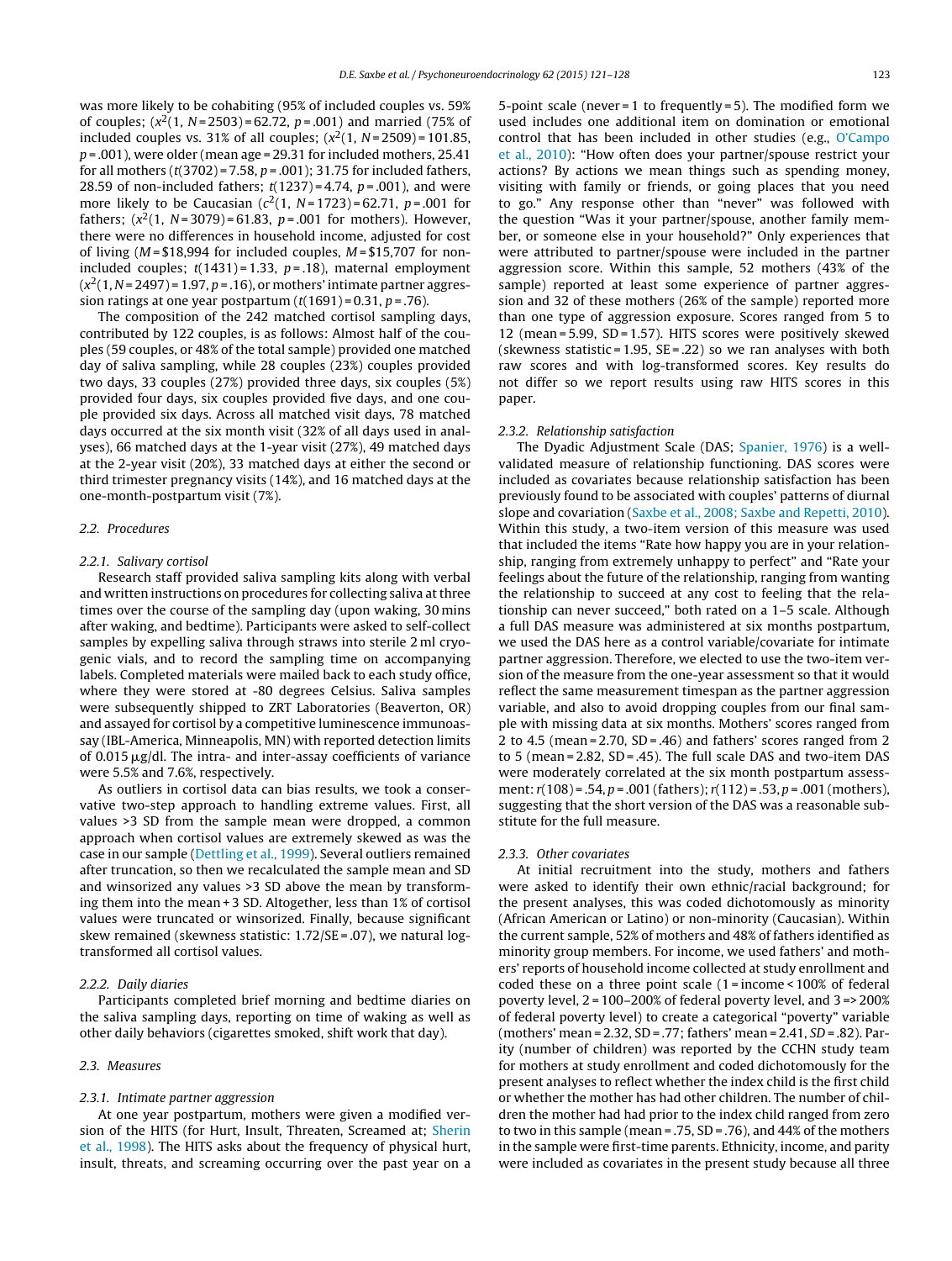of these variables have been associated with diurnal slope patterns in past investigations [\(Hajat](#page-7-0) et [al.,](#page-7-0) [2010;](#page-7-0) [Tu](#page-7-0) et [al.,](#page-7-0) [2006\).](#page-7-0)

At each visit, women were asked whether they were breastfeeding and this information was included (no = 0, yes = 1) as a Level 2 (day level) covariate. At the six month visit, 30% of women reported that they were still breast-feeding; at one year, 14% of women were still breast-feeding, and at two years, 11% of women were still breast-feeding. Only 5% of women were breast-feeding at either pregnancy visit, and 61% of women were breast-feeding at the one-month postpartum visit. Other covariates modeled at the day level included father and mother wake time (taken from the daily diaries) and the age of the index child at the time of the visit. Across all visits, the mean age of the index child was 17 months old (range six months to 3.8 years; SD = 7.5 months).

# 2.4. Data analysis

A three level model was tested using Hierarchical Linear Modeling (HLM) 6.0 software ([Raudenbush](#page-7-0) et [al.,](#page-7-0) [2004\).](#page-7-0) HLM adjusts for the statistical interdependency found in nested data (e.g., cortisol samples within days and days within couples) and in this case we used a three-level model to account for this nesting, with samplelevel variables (e.g., individual cortisol levels and sampling time of day) modeled at Level 1; day-or visit-level variables (e.g., wake time; pregnancy or breastfeeding status) modeled at Level 2; and couple-level variables (e.g., previous-year intimate partner aggression history) modeled at Level 3. HLM is not only well-suited for analyzing nested data but can also handle missing or unevenly sampled data, e.g. adjusting for the fact that not all couples provided the same number of matched sampling days or that some samples were skipped on some days [\(Hruschka](#page-7-0) et [al.,](#page-7-0) [2005\).](#page-7-0) If a couple is missing data at Level 1 or 2, they can still be included in analyses; only a couple with missing data at Level 3 would be dropped from analyses.

A dual-intercepts model was used to adjust for couple-level interdependency and so that both mothers' and fathers' cortisol patterns could be tested together in the same model (see [Laurenceau](#page-7-0) [and](#page-7-0) [Bolger,](#page-7-0) [2005\).](#page-7-0) Separate models were also tested for each partner, and key results did not differ from the dual-intercepts model reported here. A single ID variable designated each couple, and dummy-coding distinguished mother and father terms (such that fathers' intercept term was coded 1 for fathers and 0 for mothers, while mothers' intercept term was coded 1 for mothers and 0 for fathers; for other Level 1 predictors, e.g. time of day, cortisol awakening response (CAR), and partners' cortisol at the same timepoint, fathers' terms had values for fathers and 0's for mothers and mothers' terms had values for mothers and 0's for fathers). The complete Level 1 equation was:

 $Y_{ij} = \pi 0_i F + \pi 0_i M \quad + \quad \pi 1_i FTime_{ij} + \pi 1_i MTime_{ij} + \pi 2_i FCAR_{ij}$ +  $\pi 2$ <sub>i</sub>MCAR<sub>ij</sub> +  $\pi 3$ <sub>i</sub>FMcort<sub>ij</sub> +  $\pi 3$ <sub>i</sub>MFcort<sub>ij</sub> +  $\epsilon_{\rm ij}$ 

in which Yij is the individual i's cortisol level at sampling occasion j; F and M designate fathers and mothers;  $\pi 0_i$  is the dummy-coded intercept for each partner; Time refers to the sampling time of day (in military time and centered on 5am); CAR is a dummy variable indexing whether the sample is the CAR sample (taken 30 mins after waking; see [Adam](#page-7-0) et [al.,](#page-7-0) [2006](#page-7-0) for an example of CAR modeled in this way); FMcort represents fathers' cortisol level as associated with mothers' cortisol level (as outcome variable) at the same sampling occasion, and MFcort represents mothers' cortisol level as associated with fathers as outcome; cortisol level at the same sampling occasion; and  $\epsilon$ ij represents within-couple error. A sample quality variable (whether the lab reported the sample as "clear" or cloudy) was initially included at Level 1, but since it was non-significant and did not affect key results, it was dropped in favor of a more parsimonious model.

At Level 2, day-level variables were group-centered and included pregnancy status; the age of the index child (coded as number of days since birth); and each partner's morning wake time. The age of the index child was used as a covariate rather than whether the cortisol came from the six-month, 1-year, or two-year visit because of variability around these dates. Additional day-level (Level 2) covariates, including shift work schedules, number of cigarettes smoked that day, medications taken that day, and numbers of hours slept the previous night were tested but dropped from the model for the sake of parsimony, because they were nonsignificant and did not alter key results. On 29% of the sampling days, or 70 days provided by 40 couples, female partners were pregnant with a subsequent child. Twenty of these couples provided one pregnancy sampling day; 11 provided two pregnancy sampling days; and nine provided three pregnancy sampling days. Pregnancy sampling days typically came from the pregnancy visits, but in some cases mothers were pregnant at either the one-year or two-year main study visit and pregnancy status was coded as positive for those mothers as well. Pregnancy days and non-pregnancy days were combined into a single model with pregnancy status added as a covariate for both male and female partners. Since pregnancy status was not significantly associated with Level 1 covariation or slope terms, it was included only as a moderator ofthe Level 1 intercept terms and not of the other Level 1 terms in the model. Similarly, breast-feeding status was not significantly associated with Level 1 covariation or slope terms and was included only as a moderator of the Level 1 intercept.

Couple-level variables entered at Level 3 were grand mean centered and included mother and father poverty group status; racial or ethnic minority status; mother and father DAS scores; parity; and the mother-reported intimate partner aggression score. [Table](#page-4-0) 1 shows bivariate correlations between all Level 3 variables.

Compared to the null (unconditional) model, the full model described above represented a significant improvement in fit  $(x^2 = 866.85, df = 51, p = .001)$  and explained additional variance both at Level 2 (17% additional variance explained for mothers, 17% for fathers) and at Level 3 (21% additional variance explained for mothers, 11% for fathers).

# **3. Results**

Final analyses reflected 1390 cortisol samples collected over 242 matched cortisol sampling days (in which both partners sampled saliva on the same day) from 122 couples.

# 3.1. Full model testing Hypotheses 1–3

Consistent with the normal diurnal decline in cortisol, time of day was negatively associated with cortisol values for both partners. Additionally, as can be seen in [Table](#page-4-0) 2, partners' momentary cortisol levels were significantly positively associated with each other in a model that controlled for sampling time and other covariates including pregnancy status, parity, poverty, minority status, and relationship satisfaction (for mothers,  $b = .46$ ,  $t = 9.35$ ,  $p = .001$ ; for fathers,  $b = .54$ ,  $t = 12.07$ ,  $p = .001$ ). Mother-reported partner aggression (measured one year after the birth of the index child) was associated with a lower intercept (waking) cortisol level for fathers and a flatter slope (diurnal decline) for both mothers and fathers. Additionally, couples with more relationship aggression had stronger coefficients linking partners' cortisol; in other words, at the same sampling time points, mother and father cortisol levels were more strongly correlated among couples with higher relationship aggression. None of the other Level 3 covariates in the model(including dyadic adjustment measured at one year after the birth of the index child, poverty group, minority status, and parity)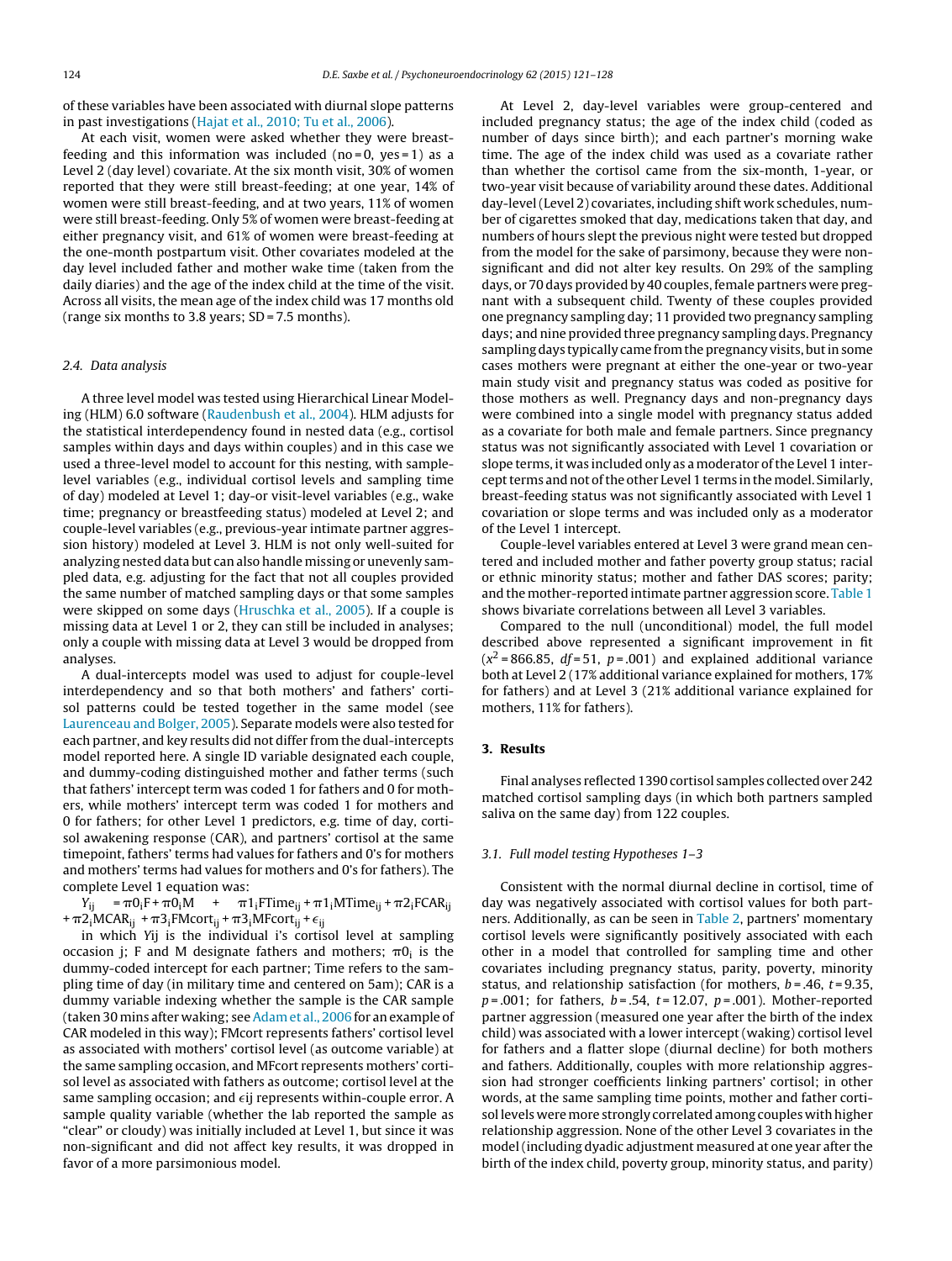#### <span id="page-4-0"></span>**Table 1**

Bivariate correlations between level 3 (couple-level) study variables.

|                                         |                     |        |               | 4                   |                     | 6                   |      |  |
|-----------------------------------------|---------------------|--------|---------------|---------------------|---------------------|---------------------|------|--|
| 1. Mother-reported partner aggression   |                     |        |               |                     |                     |                     |      |  |
| 2. Maternal parity (number of children) | .11                 |        |               |                     |                     |                     |      |  |
| 3. Mother Dyadic Adjustment Scale (DAS) | .12                 | $-.12$ |               |                     |                     |                     |      |  |
| 4. Father DAS                           | .09                 | .12    | $-.10$        |                     |                     |                     |      |  |
| 5. Maternal poverty category            | $-.23$ <sup>*</sup> | $-.13$ | .15           | .25                 |                     |                     |      |  |
| 6. Paternal poverty category            | $-.16$              | $-.04$ | $.27^{\circ}$ | $.19^{1}$           | .74 <sup>°</sup>    |                     |      |  |
| 7. Maternal minority status             | .05                 | .03    | $-.10$        | $-.25$ <sup>*</sup> | $-.60*$             | $-.48"$             |      |  |
| 8. Paternal minority status             | .13                 | $-.02$ | $-.07$        | $-.26^*$            | $-.63$ <sup>*</sup> | $-.54$ <sup>'</sup> | .86" |  |

 $p < .05$ .

 $p < .01$ .

### **Table 2**

Three-level dual intercepts model showing intimate partner aggression as a predictor of Couples' Cortisol, with additional covariates: fixed effects with robust standard errors (model with 122 couples/242 matched days).

|                                 | Mothers' Coefficients |        |                      | Fathers' Coefficients |         |                      |
|---------------------------------|-----------------------|--------|----------------------|-----------------------|---------|----------------------|
| Fixed effects                   | Estimate              | (SE)   | t ratio              | Estimate              | (SE)    | t ratio              |
| <b>Cortisol intercept</b>       | .85                   | (.09)  | $9.22***$            | .59                   | (.08)   | $7.01***$            |
| (morning)                       |                       |        |                      |                       |         |                      |
| Level 2 covariates <sup>a</sup> |                       |        |                      |                       |         |                      |
| Pregnancy status                | .36                   | (.15)  | 2.46                 | $-0.25$               | (.13)   | $-2.03$ <sup>*</sup> |
| Age of index child              | .001                  | (.001) | 0.45                 | .003                  | (.002)  | $1.84^{\dagger}$     |
| Wake time                       | $-.001$               | (.003) | $-1.26$              | .0001                 | (.0003) | $-0.52$              |
| Breastfeeding                   | $-.11$                | (.14)  | $-0.82$              | .003                  | (.15)   | 0.02                 |
| 2nd Postpartum                  | $-.12$                | (.23)  | $-0.53$              | $-0.03$               | (.18)   | $-0.17$              |
| Level 3 covariates              |                       |        |                      |                       |         |                      |
| Poverty level                   | .02                   | (.11)  | 0.29                 | .10                   | (.12)   | .79                  |
| Minority status                 | $-0.32$               | (.18)  | $-1.72$ <sup>†</sup> | $-0.06$               | (.24)   | $-.25$               |
| Parity                          | .13                   | (.10)  | (.10)                | .23                   | (.12)   | $1.92^+$             |
| Dyadic adjustment               | .01                   | (.20)  | .07                  | .17                   | (.25)   | .68                  |
| Partner aggression              | $-.02$                | (.04)  | $-.41$               | $-.20$                | (.06)   | $-3.45$ **           |
| <b>Cortisol slope</b>           | $-.06$                | (.01)  | $-7.69***$           | $-0.05$               | (.01)   | $-7.26***$           |
| (time)                          |                       |        |                      |                       |         |                      |
| Level 3 covariates              |                       |        |                      |                       |         |                      |
| Poverty level                   | .02                   | (.01)  | 1.45                 | $-.01$                | (.01)   | $-1.24$              |
| Minority status                 | .02                   | (.02)  | 1.06                 | .01                   | (.02)   | .37                  |
| Parity                          | $-.03$                | (.01)  | $-2.72$ **           | $-.01$                | (.01)   | $-.62$               |
| Dyadic adjustment               | $-.02$                | (.02)  | $-1.10$              | $-.01$                | (.02)   | $-.46$               |
| Partner aggression              | .01                   | (.004) | $1.96*$              | .01                   | (.005)  | $3.00$ **            |
| CAR (post-waking)               | .11                   | (.05)  | $2.29*$              | .09                   | 006     | 1.54                 |
| <b>Partners' cortisol</b>       | .46                   | (.05)  | $9.29***$            | .54                   | (.04)   | $12.01***$           |
| Level 3 covariates              |                       |        |                      |                       |         |                      |
| Poverty level                   | .02                   | (.01)  | 1.47                 | .01                   | (.07)   | 0.22                 |
| Minority status                 | .20                   | (.09)  | $2.10^*$             | $-.08$                | (.12)   | $-0.67$              |
| Parity                          | $-.07$                | (.05)  | $-1.41$              | $-.08$                | (.07)   | $-1.23$              |
| Dyadic adjustment               | $-.07$                | (.11)  | $-0.64$              | $-.19$                | (.13)   | $-1.42$              |
| Partner aggression              | .05                   | (.02)  | $1.98$ <sup>*</sup>  | .08                   | (.03)   | $3.16***$            |

 $p < .05$ .

 $p < .01$ .

 $p < .001$ .

<sup>a</sup> Level 2 and Level 3 covariates refer to effects tested on each of the bolded Level 1 indices.

were significantly associated with couples' cortisol patterns or concordance, with the exception that parity (whether the mother had an additional child or children before the birth of the index child) was linked with steeper slopes for the mother (but not father) and mothers' minority status was associated with stronger covariation for mothers. At Level 2 (the day or visit level), pregnancy status was associated with higher waking cortisol for mothers and with lower waking cortisol for fathers.

# 3.2. Time point-specific correlations

In order to test whether particular sampling occasions were driving the covariation between partners, we created three new Level 1 files, one of which included only waking samples, one which included only waking + 30 min samples, and one which included only evening samples. We then ran three two-level dual-intercept models that included an intercept and covariation (partner cortisol at the same timepoint) term for each partner. These separate models yielded similar results to the full model, with mother cortisol strongly associated with father cortisol and father cortisol strongly associated with mother cortisol at waking (mothers' covariation  $b = .56$ ,  $t = 8.24$ ,  $p < .001$ ; fathers' covariation  $b = .63$ ,  $t = 7.03$ ,  $p$  < .001); at the waking + 30 timepoint (mothers' covariation  $b$  = .60,  $t = 9.68$ ,  $p = .001$ ; fathers' covariation  $b = .73$ ,  $t = 10.04$ ,  $p < .001$ ) and at bedtime (fathers' covariation  $b = .49$ ,  $t = 6.50$ ,  $p < .001$ ; mothers' covariation  $b = .49$ ,  $t = 7.68$ ,  $p < .001$ ). We then used deviance statistics extracted from each model to compare the three separate models. All results (waking compared to waking +30, waking +30 compared to bedtime, and bedtime compared to waking) were non-significant ( $p > .50$ ), suggesting that these three models all fit the cortisol data equally well. Therefore, significant within-couple covariation appeared across the whole day and our results were not explained by effects at a particular timepoint.

 $p < .05$ .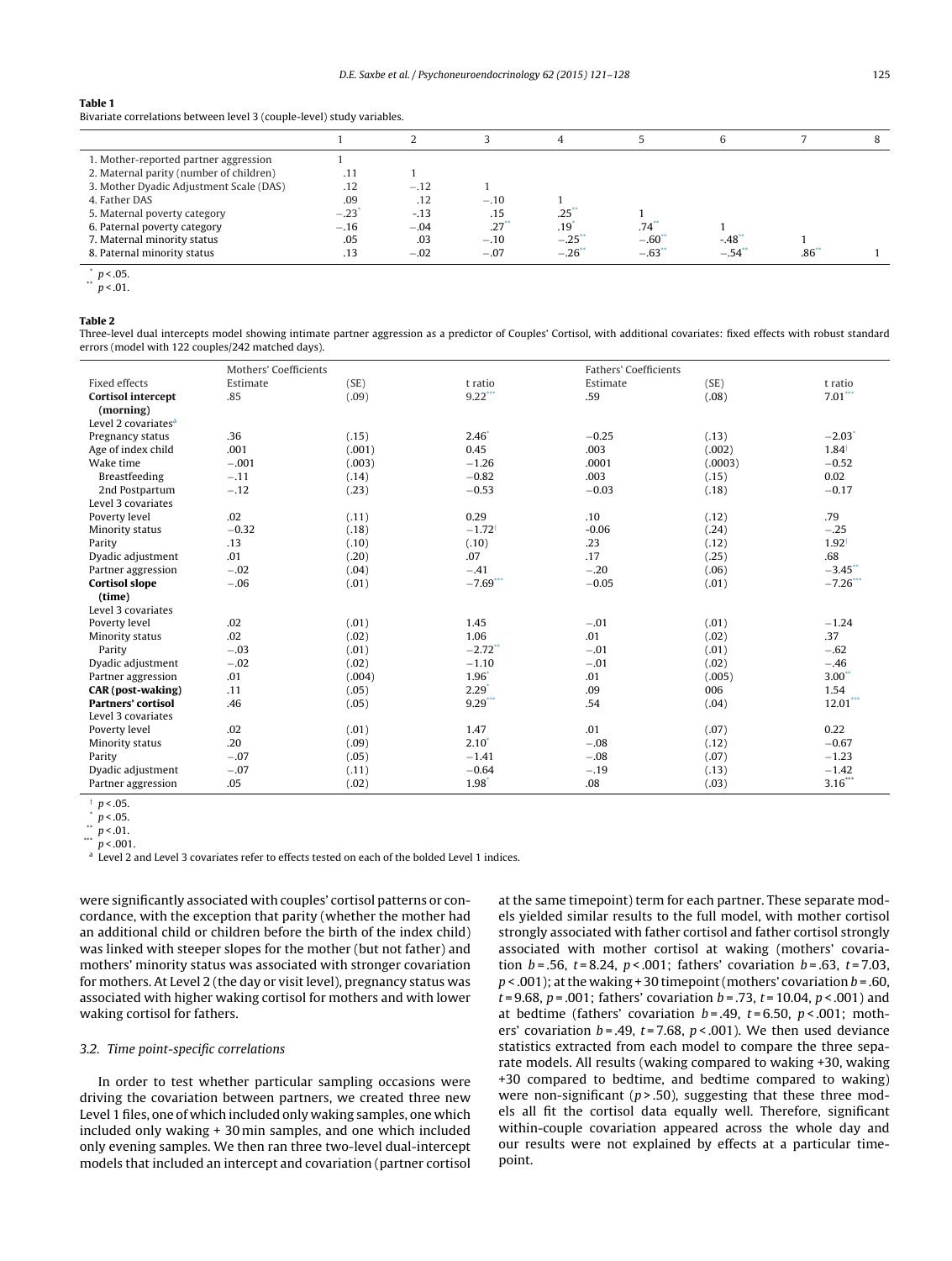#### 3.3. Results with randomly-paired couples

In an additional check on the results, we randomly re-ordered the couple- and person-level IDs in our Level 1 files so that different partners were paired with each other but the structure of sampling occasions and visit days was preserved. For example, wake, wake +30, and bedtime cortisol taken at the six-month visit by the father in couple A might be matched with the same samples taken by the mother in couple B. We then re-ran our full HLM model with all Level 1, Level 2, and Level 3 covariates. Within-couple covariation no longer emerged as significant (mothers' covariation  $b = -.07$ ,  $t = -1.83$ ,  $p = .07$ ; fathers' covariation  $b = -.02$ ,  $t = -.46$ ,  $p = .65$ ), and none ofthe other covariates, including intimate partner aggression, significantly moderated covariation.

# **4. Discussion**

Using data from a diverse, low-income community sample of parents, we found strong positive within-couple covariation in momentary cortisol levels sampled over matched days. As hypothesized, the strength of within-couple covariation was moderated by intimate partner aggression, such that covariation was higher in couples in which mothers reported that their partners were more physically and emotionally aggressive towards them during the first year of their child's life. Also consistent with hypotheses, relationship aggression was linked with flatter diurnal slopes for both mothers and fathers. In other words, relationship aggression was associated not only with stronger within-couple linkage, but also with less adaptive HPA axis functioning overall.

Our finding that relationship aggression was associated with less optimal cortisol patterns and with stronger cortisol covariation is consistent with past research, but this is the first test of relationship aggression as a moderator of covariation. Although relationship aggression has been studied chiefly with respect to health consequences for women, our results suggest an important new implication for these couples, namely that fathers who perpetrate aggression also show dysregulated neuroendocrine profiles. Men who commit more relationship aggression may experience higher levels of chronic stress coupled with poorer coping resources and perhaps also a limited repertoire of relationship communication behaviors. As our results illustrate, these men may experience compromised physiological as well as psychological functioning.

Consistent with our findings, [Hibel](#page-7-0) et al. (2009) found that mothers and infants with histories of IPV showed stronger covariation in cortisol, suggesting that physiological linkage may be a marker of dysfunctional and particularly of aggressive relationship processes within the family. Negative affect reciprocity theory suggests that distressed couples are more reactive to each others' negative moods and stress states. It is likely that this reactivity has both physiological and behavioral components. In terms of physiology, HPA axis covariation may be one potential substrate of affect reciprocity, while negative affect reciprocity may be a behavioral component that poses risk for intimate partner aggression. However, negative affect reciprocity is unlikely to be the sole process by which cortisol covariation becomes exaggerated in dysfunctional relationships. Another theoretical framework, social baseline theory [\(Beckes](#page-7-0) [and](#page-7-0) [Coan,](#page-7-0) [2011\),](#page-7-0) suggests that emotions are most efficiently regulated within a social, rather than in an individual, context. Specifically, the presence of others can reduce threat and helps to regulate stress-response systems ([Coan](#page-7-0) et [al.,](#page-7-0) [2006\).](#page-7-0) According to this theory, particularly strong covariation might indicate that couples are unable to jointly return to "baseline" by modulating each others' arousal under conditions of chronic stress or threat.Athird possibility is that more distressed couples experience more stress-related sleep disturbances that affect both partners' diurnal rhythms of cortisol. Restricted or misaligned sleep has been associated with alterations in diurnal cortisol [\(Wright](#page-7-0) et [al.,](#page-7-0) [2015\),](#page-7-0) and early parenthood can be a time of significant sleep disruption. In addition, couples vulnerable to relationship aggression may experience more common daily hassles and have less adaptive dyadic coping. Future research can continue to identify correlates and moderators of within-couple correlation in order to better establish the potential mechanisms of these effects.

An additional unanswered question is whether within-couple covariation is associated with more or less adaptive diurnal overall cortisol profiles. In other words, is couples' covariation linked with flatter or steeper slopes of cortisol? While the current study lacked sufficient days of contiguous data to test this question, future research can explore the association between couples' covariation in diurnal profiles of cortisol and their overall health, including chronic stress, allostatic load, and risk for disease. A related issue concerns the direction of effects: is increased within-couple covariation a consequence, an epiphenomenon, or a predictor of relationship aggression and relationship distress? Longitudinal studies that tease out causal relationships over time (e.g., [Laws](#page-7-0) et [al.,](#page-7-0) [2015\)](#page-7-0) can help to clarify these complex questions.

This study replicates prior work on within-couple cortisol covariation with the largest and most ethnically and socioeconomically diverse sample to date. Past studies have reported on affluent, stably married, predominantly Caucasian samples. Our sample included low-income, ethnic minority couples with younger children, placing the phenomena of within couple cortisol covariation in a broader and more generalizable context.

While prior studies dropped participants who were pregnant (e.g., [Liu](#page-7-0) et [al.,](#page-7-0) [2013\),](#page-7-0) we included these participants and added pregnancy status as a covariate. We found that pregnancy did not appear to moderate the strength of within-couple correlations, but pregnancy status moderated the intercept(starting/baseline value) of cortisol with higher levels for pregnant women, and lower levels for men with pregnant partners. Pregnancy has been associated with increased cortisol levels in women [\(Sandman](#page-7-0) et [al.,](#page-7-0) [2006\),](#page-7-0) so these results for mothers are consistent with past research. However, the lower level for fathers is unexpected and may warrant further study. This study did not replicate an effect of pregnancy on the diurnal slope of cortisol. This may be because we sampled women at different times in pregnancy when cortisol levels only increase substantially towards the end of pregnancy [\(Sandman](#page-7-0) et [al.,](#page-7-0) [2006\).](#page-7-0) Further studies might use narrower windows for cortisol sampling to explore couples' cortisol covariation during pregnancy and its potential impact on relationship and parenting outcomes.

This study is limited by the fact that couples took only three saliva samples over one day at each visit. Published guidelines for ambulatory cortisol research typically recommend a minimum of 2 contiguous days with at least 3–6 samples per day in order to calculate diurnal slope ([Saxbe,](#page-7-0) [2008\)](#page-7-0) but the "minimal protocol" used in this study has been used in other published work (see [Adam](#page-7-0) [and](#page-7-0) [Kumari,](#page-7-0) [2009\)](#page-7-0) and has been found to correlate moderately with more intensive protocols (Hoyt, et al., under review). In this study, a slight majority of couples in the sample provided more than one matched day of cortisol sampling, with a third of the sample providing three or more days of matched saliva sampling. However, these were non-contiguous days that could be spaced apart by six months or more. An additional limitation is that saliva collection times, wake times, and other covariates (such as smoking and medication use) were self-reported by participants and therefore could be vulnerable to bias or error. The CCHN cortisol protocol sought to balance data collection needs with cost considerations, the need to minimize the burden on participants, and to maximize participant adherence, a significant issue in self-sampling of biomarkers [\(Kudielka](#page-7-0) et [al.,](#page-7-0) [2003\).](#page-7-0) The limitations ofthe salivary collection pro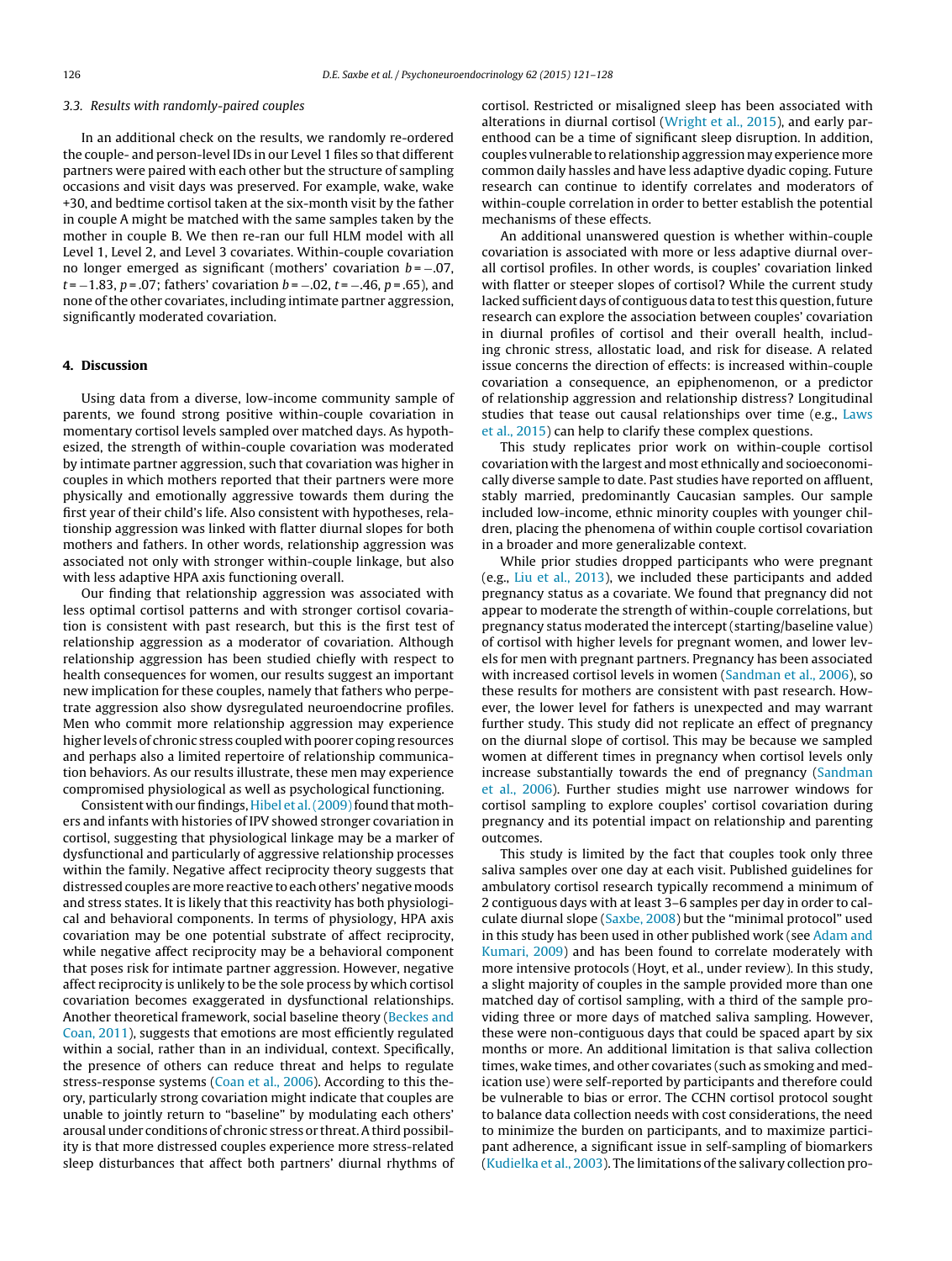tocol are counterbalanced by our use of a larger and more diverse sample than previous neuroendocrine studies focused on couples.

Psychosocial measures were designed for the larger CCHN study, and not with this study in mind. Based on input from community partners, the intimate partner aggression measure was administered only once because it was potentially a sensitive topic to bring up repeatedly. Therefore, in some cases the cortisol sampling precedes the intimate partner aggression measurement. The focus on men's participation in CCHN emphasized father involvement and other positive aspects of parenting but not intimate aggression. As such, we did not measure men's reports of their aggressive behavior or women's perpetration of aggression in this study. Also, because intimate partner aggression was measured at one year only, in some cases our cortisol sampling precedes the administration of this questionnaire; relatedly, other covariates, such as poverty status, were measured at enrollment and therefore may not map on to the aggression and relationship satisfaction measurements in terms of timing. CCHN did not collect data on the couples' relationship duration or time spent together, which might be important covariates of couple covariation. The use of a two-item measure of relationship satisfaction also represents a limitation, as does our dichotomous treatment of race/ethnicity and of breast-feeding. We also did not measure other potentially mediating variables, such as individual trauma histories, communication skills, or emotion regulation abilities, that might be important for extending these results and can be assessed in future investigations. Finally, because this study focused on a community sample, we treated intimate partner aggression as a continuous measure rather than using clinical cut-off points that can differentiate couples with histories of severe aggression.

Despite these limitations, this study makes an important contribution to the literature on dyadic cortisol covariation within couples and the moderating variables that may affect it. Not only is our sample by far the largest and most economically and racially diverse in the diurnal cortisol covariation literature, this study focuses on parents of young children, some of whom were pregnant with a subsequent child. Intimate partner aggression was associated both with markers of less healthy overall cortisol functioning, and with stronger within-couple covariation. This result suggests that public health efforts to prevent relationship aggression may have an impact not only on couples' mental health and relationship quality, but on their risk of stress-related physical health problems — including the physiological functioning of males who have perpetrated aggression. Moreover, HPA axis covariation may be a meaningful but under-investigated phenomenon with implications for both relationship quality and for couples' physical health. Further investigations can continue to explore the antecedents and sequelae of neuroendocrine covariation within couples and the long-term effects of relationship aggression on the health of men and women.

# **Conflict of interest**

We have no conflicts of interest to disclose.

# **Funding**

Data used in the present study was gathered at the Lake County, IL site of the Child Community Health Network (CCHN) which is a community-based participatory research network supported through cooperative agreements with the Eunice Kennedy Shriver National Institute of Child Health and Human Development (U HD44207, U HD44219, U HD44226, U HD44245, U HD44253, U HD54791, U HD54019, U HD44226-05S1, U HD44245-06S1, R03 HD59584) and the National Institute for Nursing Research (U NR008929 NICHD was involved in the design of the study and in the decision to submit the work for publication. The funding source did not play a role in the analysis and interpretation of data or in the writing of this report.

# **Contributors**

All of the authors listed in the by line contributed to this manuscript and have agreed to submission of the manuscript in this form. Dr. Darby Saxbe conceptualized the current paper and analyzed the data, and wrote the first draft of the current manuscript. All other authors contributed to the development of the hypotheses, consulted on analyses, and had input in the writing of the manuscript. In addition, all authors contributed to manuscript preparation and the decision to submit the article for publication in this format.

# **Acknowledgments**

Data used in the present study was gathered at the Lake County, IL site of the Child Community Health Network (CCHN) which is a community-based participatory research network supported through cooperative agreements with the Eunice Kennedy Shriver National Institute of Child Health and Human Development (U HD44207, U HD44219, U HD44226, U HD44245, U HD44253, U HD54791, U HD54019, U HD44226-05S1, U HD44245-06S1, R03HD59584) and the National Institute for Nursing Research (U NR008929)

Lake County Health Department and Community Health Center and the NorthShore University Health System Community PI: K. Wagenaar; Academic PI: M. Shalowitz; Co-Invs: E. Adam, G. Duncan\*,A. Schoua-Glusberg,C.McKinney, T.McDade,C. Simon; Project Coordinator: B. Clark-Kauffman.

Baltimore: Baltimore City Healthy Start and Johns Hopkins University Community PI: M. Vance; Academic PI: C. S. Minkovitz; Co-Invs: P. O'Campo, P. Schafer; Project Coordinators: N. Sankofa, K. Walton.

Los Angeles: Healthy African-American Families, Cedars-Sinai Medical Center, University of California, Los Angeles Community PI: L. Jones, Academic PI: C. Hobel, Co-PIs: C. Dunkel Schetter, M. C. Lu, Co-I: B. Chung; Project Coordinators: F. Jones, D. Serafin, D. Young.

North Carolina: East Carolina University, NC Division of Public Health, NC Eastern Baby Love Plus Consortium, and University of North Carolina, Chapel Hill Community PIs: S. Evans, J. Ruffin, R. Woolard; Academic PI: J. Thorp; Co-Invs: J. DeClerque, C. Dolbier, C. Lorenz; Project Coordinators: L. S. Sahadeo, K. Salisbury.

Washington, DC: Virginia Tech Carilion Research Institute, Virginia Tech, and Washington Hospital Center, and Developing Families Center Community PI: L. Patchen, Academic PI: S. L. Ramey and L. Klerman; Academic Co-PI R. Lanzi; Co-Invs: M. Miodovnik, C. T. Ramey, L. Randolph; Project Coordinator: N. Timraz; Community Coordinator: R. German, J. Bond\*.

Data Coordination and Analysis Center (Pennsylvania State University) PI: V. M. Chinchilli; Project Coordinator: G. Snyder; Co-Invs: R. Belue, G. Brown Faulkner\*, M. Hillemeier, I. Paul, M. L. Shaffer; Biostatisticians: E. Lehman, C. Stetter; Data Managers: J. Schmidt, K. Cerullo, S. Whisler; Programmers: J. Fisher, J. Boyer, M. Payton.

NIH Program Scientists: V. J. Evans and T. Raju, Eunice Kennedy Shriver National Institute of Child Health and Human Development; L. Weglicki, National Institute of Nursing Research. Program Officers: M. Spittel,\* and, M. Willinger, NICHD; and Y. Bryan\*, NINR.